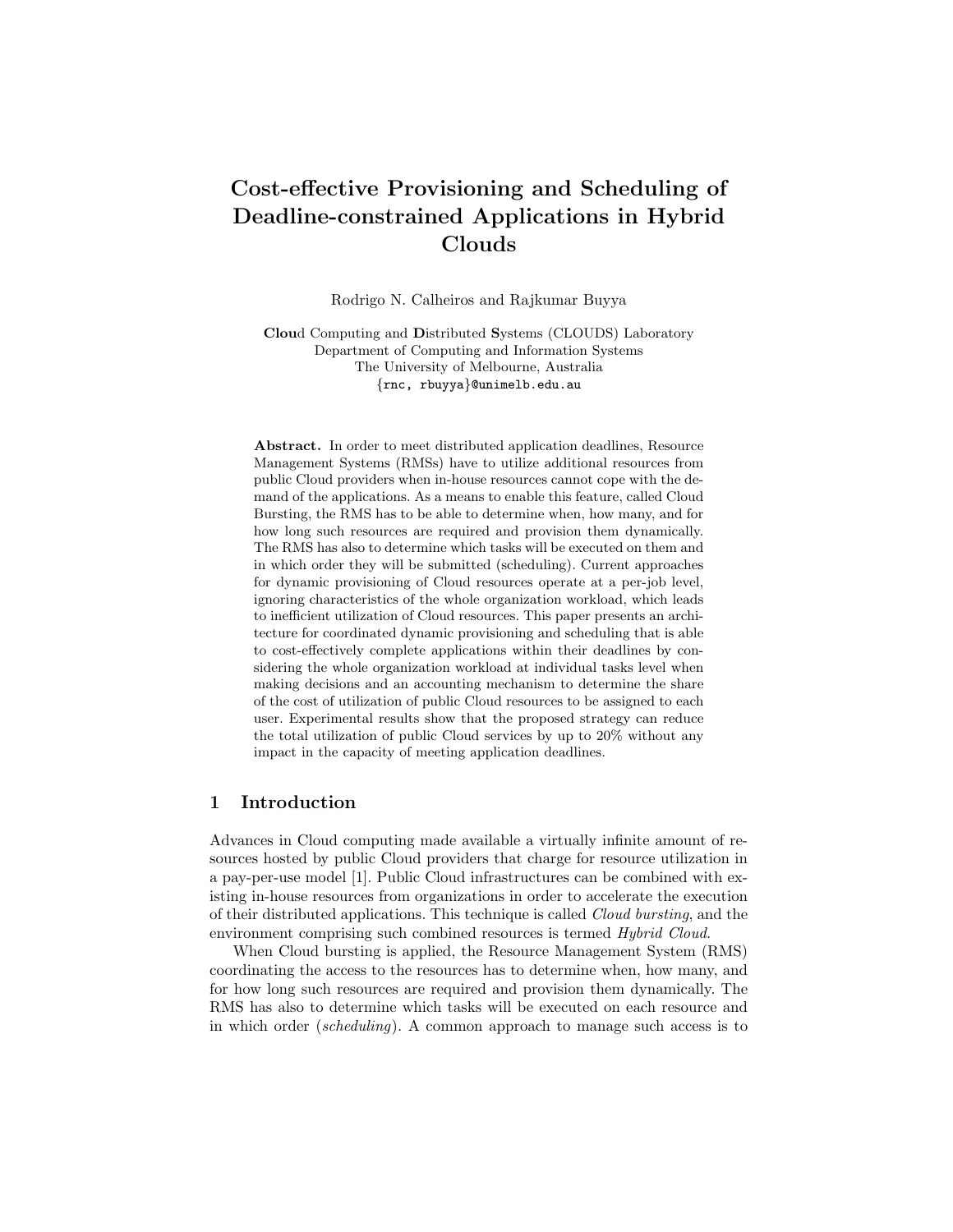assign an allocation time where a user has exclusive access to a number of resources. More sophisticated resource managers such as Oracle (former Sun) Grid Engine [2] and Aneka [3] operate in a different mode where tasks that compose the application are queued and executed whenever there are free resources in the infrastructure. Priority of tasks are periodically recalculated, what enables enforcement of organization-defined policies about access rights and Quality of Service (QoS) in the form of *deadlines* for application completion.

Even though several research projects focus on each of these steps individually (see Section 2), there is a lack of research in approaches that combine both activities in order to optimize resource utilization, minimize cost during provisioning, decrease execution time of applications, and meet deadlines. Moreover, most approaches for dynamic provisioning operate in a per-job level, and thus they are inefficient because they fail in consider that other tasks could utilize idle cycles of Cloud resources. The latter aspect is especially relevant in the context of typical Infrastructure as a Service (IaaS) providers, which charge users in specific time intervals (typically one hour) even if resources are utilized for just a fraction of the period.

To counter such lack of solutions for cost-effective dynamic provisioning and scheduling in hybrid Clouds, we present a coordinated dynamic provisioning and scheduling approach that is able to cost-effectively complete applications within their deadlines by considering the whole organization workload at individual tasks level when making decisions. The approach also contains an advanced accounting mechanism to determine the share of the cost of utilization of public Cloud resources to be assigned to each user.

The key contributions of this paper are: (i) It proposes an architecture to enable coordinated dynamic provisioning of public Cloud resources and scheduling of deadline-constrained applications; (ii) It proposes a strategy for combined dynamic provisioning and scheduling of tasks; and (iii) It proposes a novel approach for billing users for the utilization of public Cloud resources. Experimental results show that the proposed strategy can reduce the total utilization of public Cloud services by up to 20% without any impact on the capacity of meeting application deadlines.

# 2 Related Work

The most of the existing scheduling policies for Clusters, Grids [4–10], and hybrid Clouds [11–13] either operate with user specification of allocation slots for utilization of resources or make decisions for a single job without considering jobs already queued. In the latter approach, decisions that optimize one job may cause delays to other jobs or, when Cloud resources are provisioned to complement local resources, may lead to underutilization of the extra resources. In the former approach, users are responsible for ensuring that the job can be executed within the time slot. However, users typically overestimate their jobs' needs, what leads to inefficiencies in the scheduling process. Therefore, we apply a request model where users do not reserve resources during a time interval for job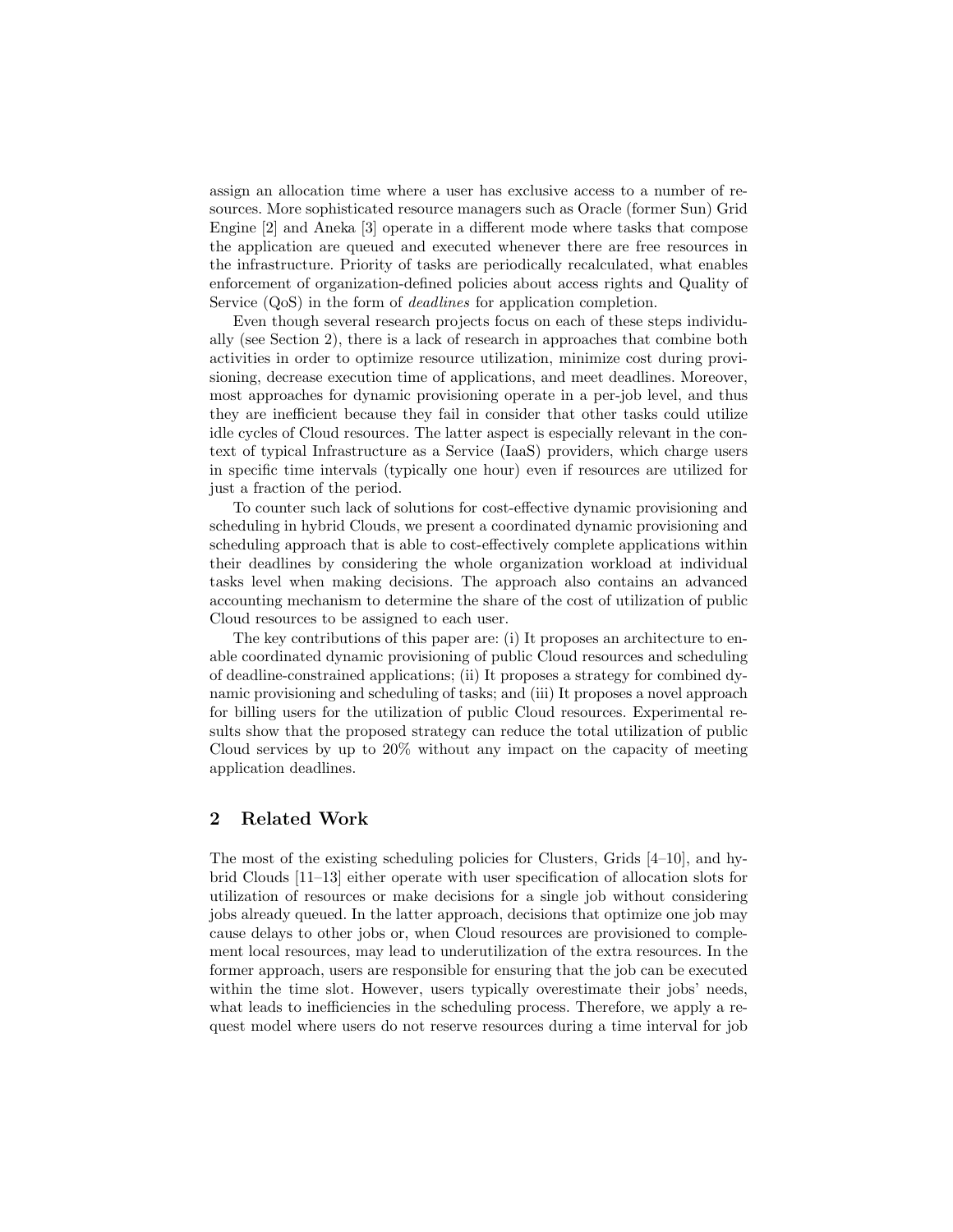execution. Instead, users submit jobs and specify their deadlines (if any), and the scheduler submits tasks for execution on resources.

The above model is also adopted by the Sun Grid Engine (SGE) [2] and the systems derived from it. Such systems offer a scheduling policy for distributed jobs that allows priority to be assigned to users or groups. It also contains a model of deadline for job execution. However, in such a system deadline is defined in terms of start time of the job, whereas our model considers the completion time of the job. UniCloud<sup>1</sup> is a software that allows Univa Grid Engine (a derivative from SGE) to provision resources from public Clouds. However, provision of public Cloud resources is manually managed by system administrators.

Lee and Zomaya [14] propose an algorithm for scheduling of Bag of Tasks applications on hybrid Grids and Clouds. This algorithm assigns tasks to Cloud resources only for rescheduling purposes, whereas our approach deploys Cloud resources to meet tight deadlines. Van den Bossche et al. [15] propose a heuristic for cost-efficient scheduling of applications in hybrid Clouds. In such work, the application model is similar to the application model addressed by our research. However, their approach makes decision of whether using in-house resources or Cloud resources at job level (i.e., all the tasks that compose the job either run in-house or run on the Cloud) without reutilization of Cloud resources. Our approach, on the other hand, schedules at task level. This has the advantage of enabling a better utilization of Cloud resources by running tasks from other jobs if the billing interval is not over and the job that requested the Cloud resources finished.

Dynamic provisioning of Cloud resources has been explored with different purposes. Vázquez et al. [16] present an architecture for dynamic provisioning of Cloud resources to extend the capacity of a Grid in response to events in the RMS. However, the paper does not present any method to determine when the Cloud resources should be deployed or decommissioned. Therefore, the architecture presented in this paper complement such previous work.

Mateescu et al. [17] propose a hybrid Cloud environment for HPC applications. Such a system manages requests at single task level. Therefore, deadlines are determined for individual tasks, not for the whole job. It provisions resources from public Clouds to increase probability that tasks start their execution within the start deadline, oppositely to a completion deadline model used in this paper.

Mao et al. [18] proposes an auto-scaling mechanism for provisioning resources to jobs in order to meet deadlines. The approach, however, only considers the provisioning problem, while we adopt an integrated provisioning and scheduling mechanism to meet application deadlines.

In our previous work [19], we investigated dynamic provisioning techniques in hybrid Clouds and applied it in the Aneka Cloud platform. However, the approach is applied for individual jobs only and is not integrated with the scheduler; therefore it is not cost-effective in the presence of multiple simultaneous jobs with deadlines.

<sup>1</sup> http://www.univa.com/products/unicloud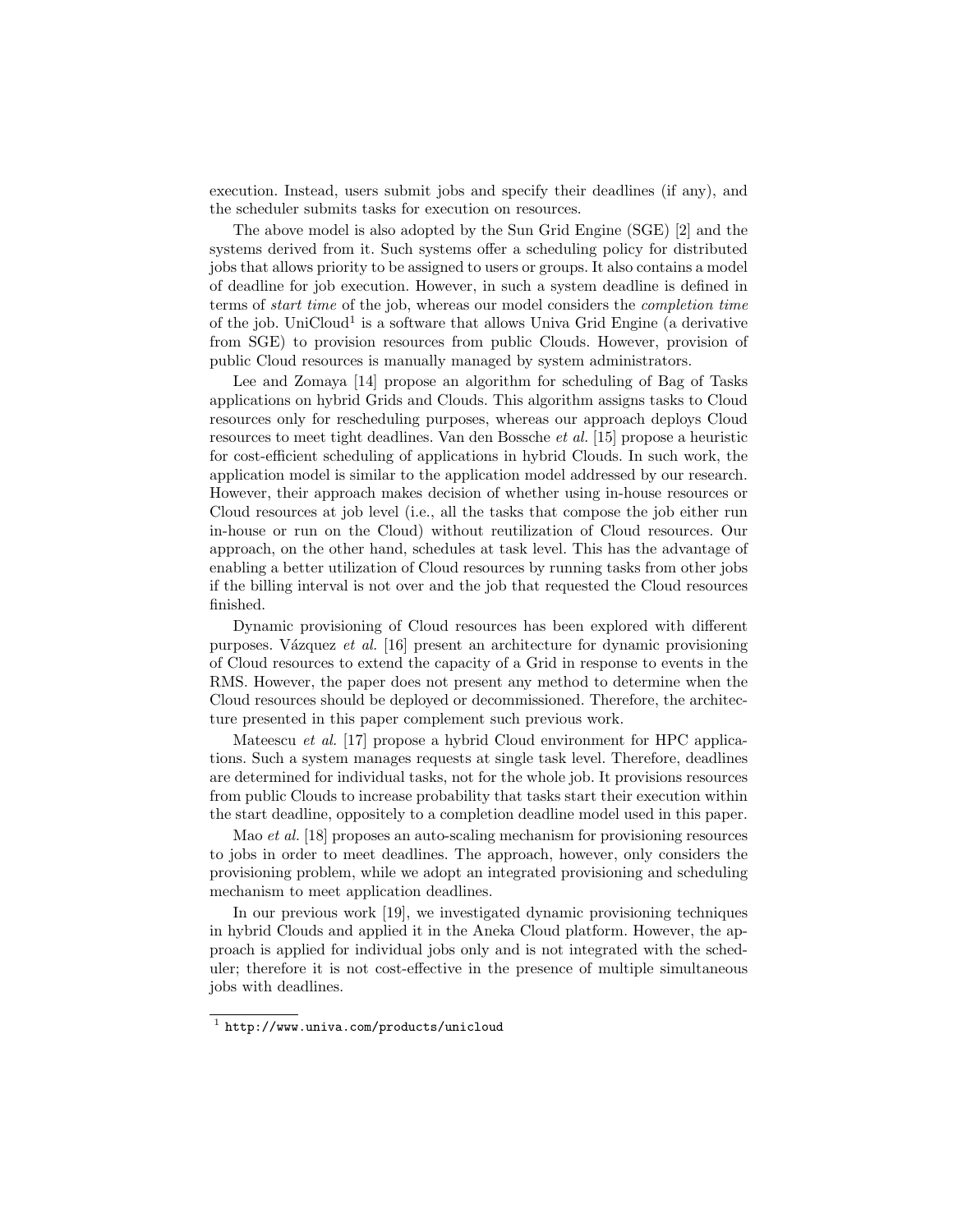

Fig. 1. System and application models assumed in this paper. Jobs are composed of independent tasks, and they can also contain deadline and budget specification. The Resource Management System (RMS) deploys Hybrid Cloud resources to execute tasks and meet deadlines. Decisions are made by the RMS with the support of information about users, groups they belong to, and their access rights.

# 3 System and Application Models

The system model assumed in this paper is depicted in Figure 1. The central component of the model is the Resource Management System (RMS) that manages a number of local resources (private Cloud). The specific nature of the private Cloud is irrelevant from the system perspective. It may be composed of desktop Grids, a HPC Cluster, or a virtualized data center. Examples of RMSs that follow such a model are Oracle (former Sun) Grid Engine [2] and its derivatives and Manjrasoft Aneka [3].

The RMS has access to one or more public Cloud providers that lease resources in a pay-per use manner. Resources are leased by the RMS via a specific provisioning request sent to the Cloud provider. In such a request, the RMS specifies characteristics of the resources and number of resources required. When Cloud resources are no longer required by the RMS, a decommission request is sent to the public Cloud provider, which releases the resources. Use of Cloud resources is charged in time intervals whose durations are defined by Cloud providers (typically, one hour). Use of a fraction of the time interval incurs in the payment of the whole interval.

The RMS is accessed by users who want to submit loosely-coupled distributed applications in the resources managed by the system. The user request (job) contains (i) description of each task that composes the job, including required files, estimated runtime; and (ii) optional QoS attributes in the form of deadline for job completion and budget to be spent to meet the deadline.

The proposed model does not require that tasks have homogeneous execution time. Therefore, it suits both Bag of Tasks and Parameter Sweep applications.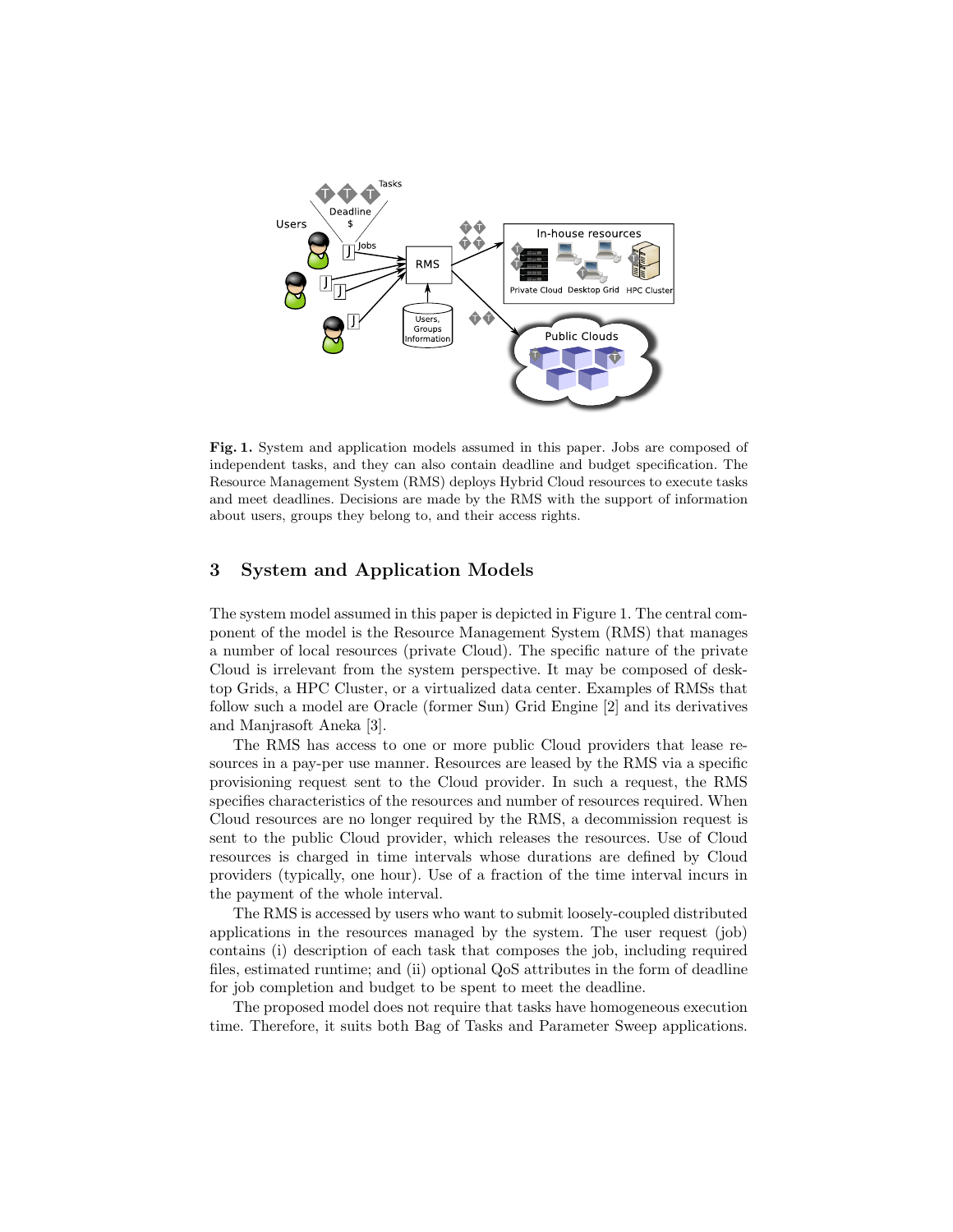

Fig. 2. Proposed Resource Management System architecture for integrated dynamic provisioning and scheduling of applications in hybrid Clouds.

Support for dependencies among tasks that constitute a job (which enables support for Workflow applications) is the subject of future work. Furthermore, we assume that files required by tasks are stored in the in-house infrastructure. Therefore, file transferring is required only in the case of Cloud execution.

Tasks from different users compete for resources, and the RMS determines which tasks execute in a given moment and where. However, this has to be done without causing starvation to any job in the waiting queue (i.e., the RMS has to guarantee that each job will eventually complete). Furthermore, the organization can enforce policies about access rights of users and groups, which have to be taken into account by the RMS.

When the RMS detects that one or more jobs are risking missing their deadlines, provisioning policies are applied so that resources are acquired and deployed to speed up such jobs. However, because charge for public Cloud resource utilization is made by a time slot that can be bigger than the runtime of the tasks of the job that required it, the RMS has to apply a reuse policy in order to improve the utilization of the public Cloud resources.

# 4 Proposed Architecture

Our proposed RMS architecture is depicted in Figure 2. Requests for job execution are received by the Admission Control component. Accepted requests are received by the *Scheduler* component. Based on information about job queues, jobs' deadlines, and amount of available resources, requests for extra resources are sent from the Scheduler to the Provisioner. The Provisioner is responsible for acquiring resources from public Clouds and making them available to the Scheduler. Finally, the *Accounting* module interacts with the Scheduler to determine whether users have credit and authorization to request and use resources from public Clouds, and also to keep track of utilization of external resources so groups and users can be properly charged for public Cloud utilization.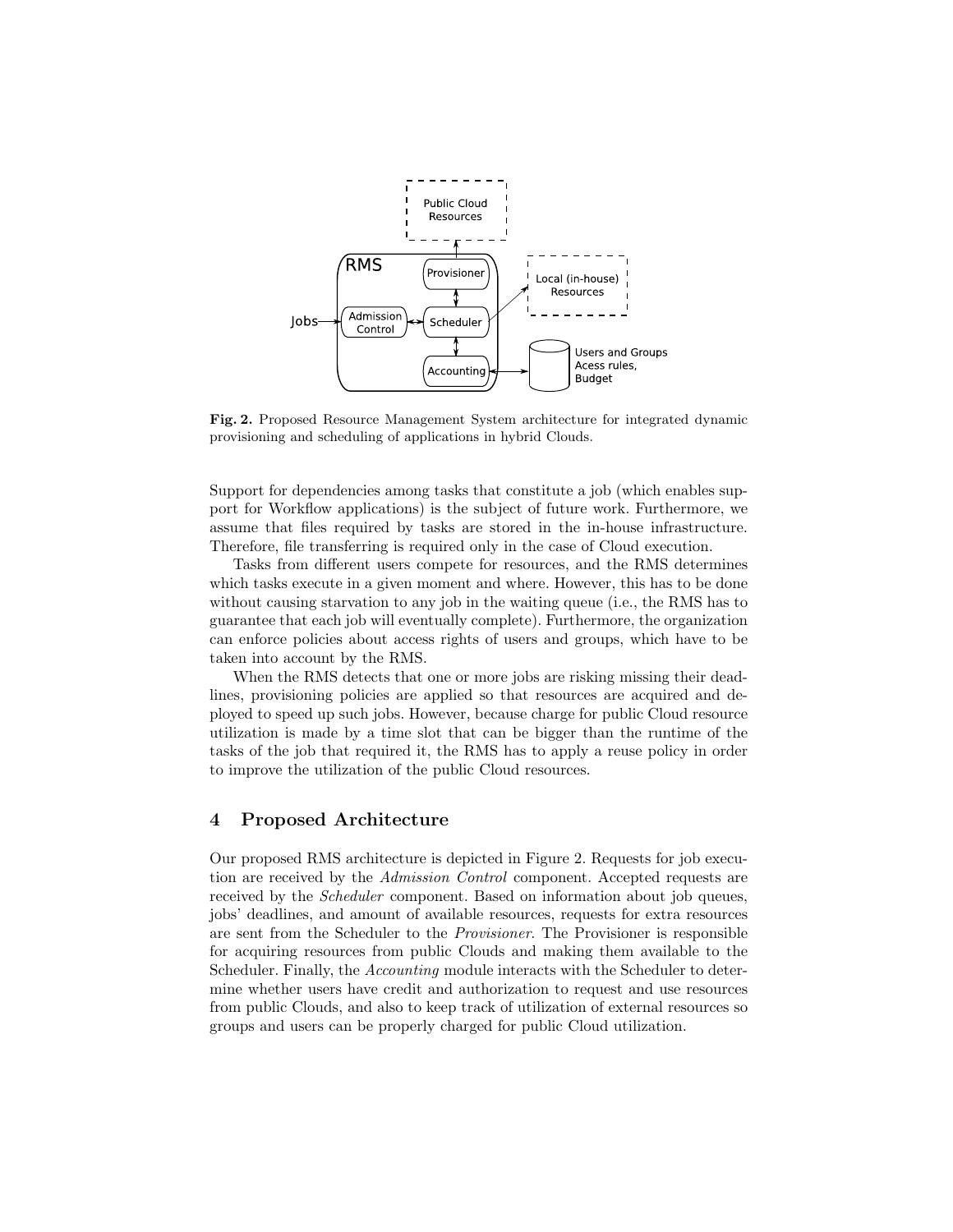

Fig. 3. Organization of resource pools and scheduling queues.

The Admission Control accepts all the requests that do not have a deadline constraint. For requests with deadlines, it makes the decision whether the job can be accepted and completed within the deadline or the job must be rejected because it is unfeasible. To determine whether a request can be accepted, the Scheduler module is queried by the Admission Control module. The Scheduler than, considering user estimation, available resources, Cloud resources in use, and user access rights, replies to the Admission Control whether the user has permission and credit to run the job and whether the deadline is feasible or not. The Scheduler's reply is used as the final decision about job acceptance.

#### 4.1 Scheduler

Jobs that are accepted by the Admission Control are received by the Scheduler module, which makes decisions based on a number of factors such as the pool to which the idle resources belongs to and job priority and ownership.

In order to prevent starvation of regular jobs, a minimum amount of resources to be made available for regular tasks can be defined. These resources compose the regular pool and its access is coordinated via a regular queue. The rest of the local machines belong to the deadline pool, whose accesses are coordinated via deadline queues. Finally, dynamically provisioned machines belong to external pools and are coordinated by external queues. Figure 3 depicts the organization of the resource pools and queues in the Scheduler.

Tasks that compose submitted jobs are forwarded either to the regular queue or to one of the deadline queues (there is one of such queues for each resource that belongs to the deadline pool). They respectively store tasks without deadlineconstraints and tasks with such constraints. Tasks on each queue are rearranged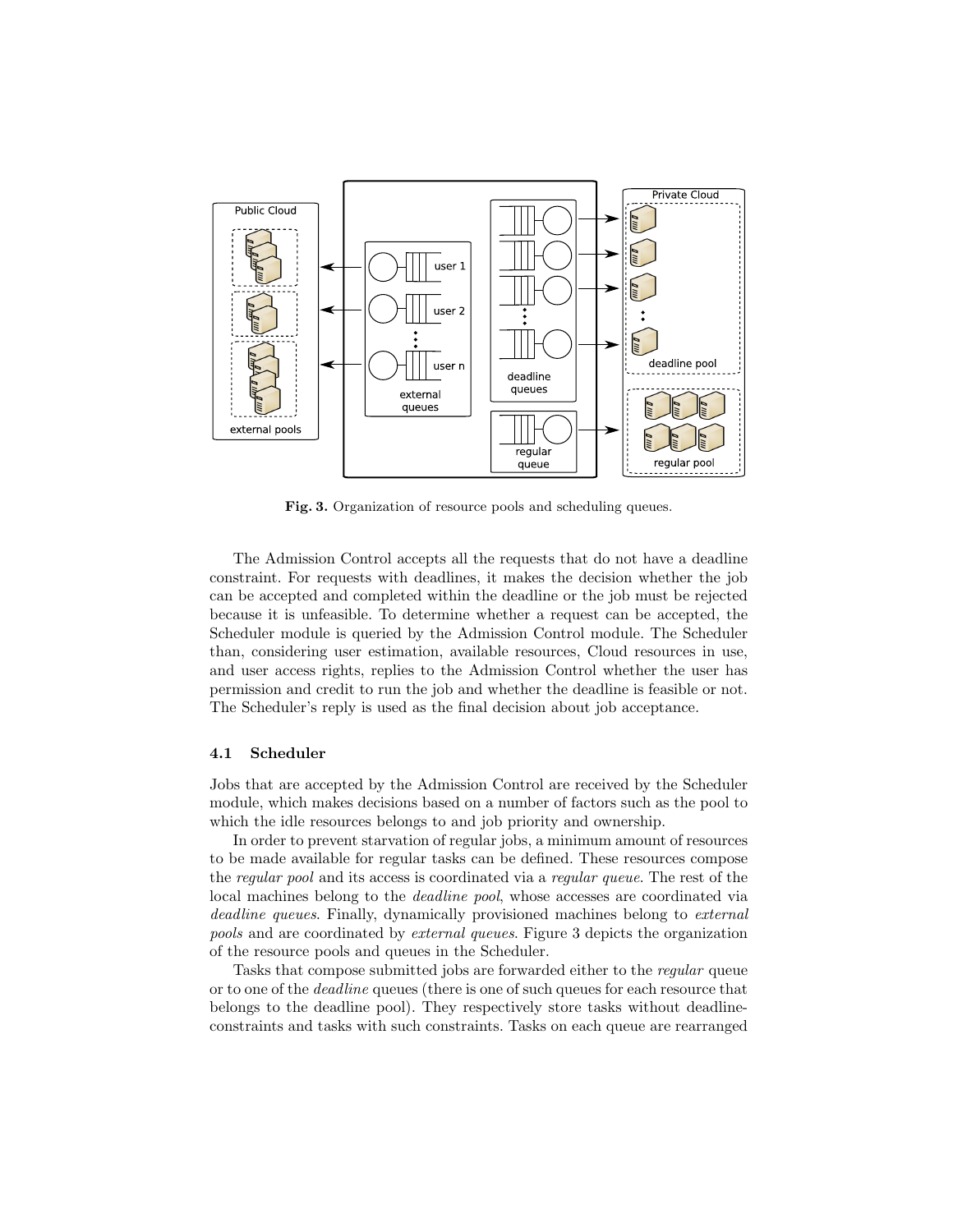every time a new job is received by the Scheduler and every time a task completes. A third set of queues, external is also present in the Scheduler. There is one of such queues for each user and it contains tasks that belong to jobs that require dynamic provisioning to complete before the deadline. Tasks on this queue execute preferentially in dynamically provisioned resources, as detailed later in this section.

Algorithm 1 details the procedure for building the regular queue. This procedure runs every time a new job is received and every time a new resource is added to this pool. The total time of each resource used by jobs from a group is summed up to give the total work  $w_q$  of group g (Lines 2 to 5). Groups are sorted in ascending order of  $w_i$  (Line 6), and each group receives a share of resources  $N_i$  that respects the amount of resources assigned to each group defined in the Scheduler (Line 8). The value  $N_q$  is the number of tasks from the group g that go to the top of the queue.  $N_g$  tasks from the group with the lowest  $w_i$  go to the top of the queue, followed by  $N_h$  tasks from the group with the second lowest  $w_i$  and so on, until all the shares are defined. The rest of the tasks are put in the end of the queue in arrival order (Line 11).

In the case of the deadline pool, whenever a new job is received, tasks are scheduled to different resource queues following a policy such as Round Robin, Worst Fit, Best Fit, and HEFT [20]. We do not apply backfilling techniques to prioritize tasks with closer deadlines because it may motivate users to make late submission of jobs or to overestimate execution time of tasks (both situations that would increase priority of their jobs over others).

Dispatching of tasks for execution depends on the pool that the idle resource belongs to. When a resource from the regular pool becomes idle, the task on top of the regular queue is dispatched for execution in such resource. If the regular queue is empty, the waiting task from deadline queues with the smallest lag time (which we define as the difference between the time to the deadline and the estimated execution time) is removed from its queue and dispatched for execution. Finally, if the deadline queue is also empty, the first task on the external queue is dispatched for execution.

When a resource from the deadline pool becomes idle, the next task on its queue is dispatched. If the queue is empty, the task from other queues with the smallest lag time is removed from its original queue and dispatched. If the deadline queue is empty, the first task in the external queue is dispatched or, if the queue is empty, the first task in the regular queue is dispatched.

Whenever a resource from the external queue becomes available, the first task on the external queue that belongs to the user that required the resource is dispatched to the resource. If there is no such a task, a task from the user is sought in the deadline queue. The first task from the user whose estimated execution time is smaller than the time left before the end of the resource's billing period is dispatched. If no task from the user meets this condition, the first task from the user in the regular queue is dispatched.

When the user that requested the resources does not have tasks to execute, the Scheduler applies the same procedure discussed in the previous paragraph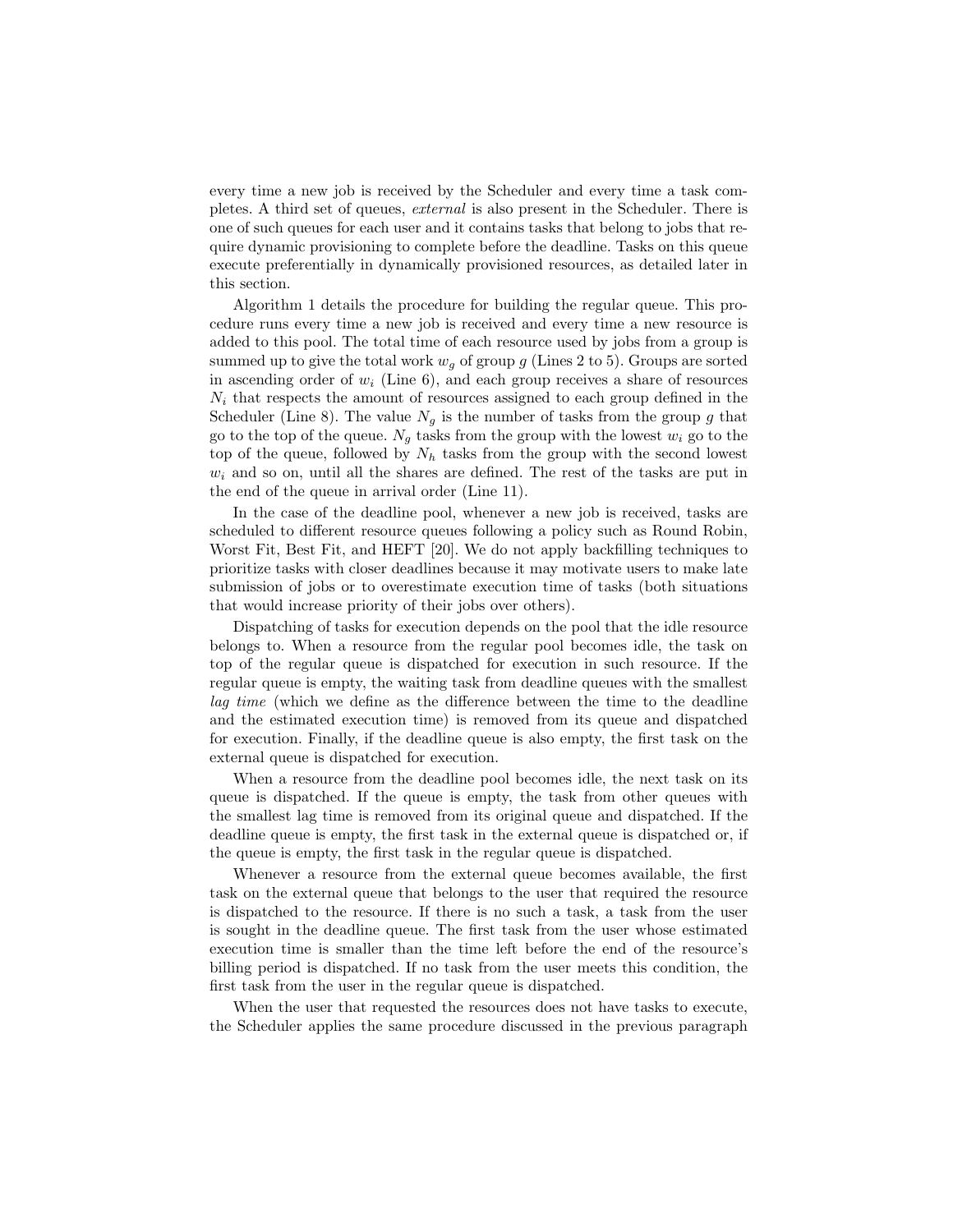#### Algorithm 1: Regular scheduler queue build up procedure.

```
Data: res: number of resources in the regular pool.
   Data: max_i: maximum number of resources allowed for the group i.
 1 empty regular queue;
 2 foreach group q_i do
 3 w_i \leftarrow w_i / \sum_j w_j, the proportional resource utilization by group g_i during
       the current time window;
 4 utilizationList \leftarrow w_i;
 5 end
 6 sort utilization List in ascending order of w_i;
 7 foreach w_i in utilizationList do
 8 share<sub>i</sub> ← min(max<sub>i</sub>, [(1 - w_i) * res]);
 9 add share; tasks from group q_i to the regular queue;
10 end
11 add remaining tasks in FIFO order to the regular queue;
```
for tasks from the group that required the Cloud resources. If no other task from the same group is found, the procedure is applied for tasks from other groups.

#### 4.2 Provisioner

The Provisioner makes decisions about utilization of public Cloud resources. It calculates the number of extra resources required to execute a job within its deadline and also decides if machines whose billing periods are finishing will be kept for another period or not. The required number of resources is defined at task level: tasks that belong to an accepted job that can run in the deadline pool before the deadline are scheduled locally. Tasks that cannot be completed on time are put in the external queue by the scheduler, and provisioning decision is made based only on such tasks. Currently, the provisioner assumes a single type of VM to be provisioned. This increases the chance of successful allocation of Cloud resources because it enables acquisition of "reserved" or "pre-paid" resources. Most IaaS offer such type of resource, which guarantees that, whenever resources are required, they will be available, as users paid for them upfront or via a premium plus discounted rates for utilization. Alternatively, the provisioner can register multiple providers, and use resources from another provider when the preferable one cannot supply the required resources.

When a virtual machine is reaching the end of its billing period, the Provisioner decides whether the resource should be kept for the next billing period or if it should be decommissioned. This decision is based on the states of external deadline queues. The simplest case is when the external resource is idle or it is running a regular task. It happens when the other queues are empty. In this case, the resource is decommissioned by the Provisioner. A regular task running on the resource is rescheduled in the regular queue. If the provisioned resource is executing a deadline or external task, the resource is kept for the next billing period to avoid risk of missing the job's deadline.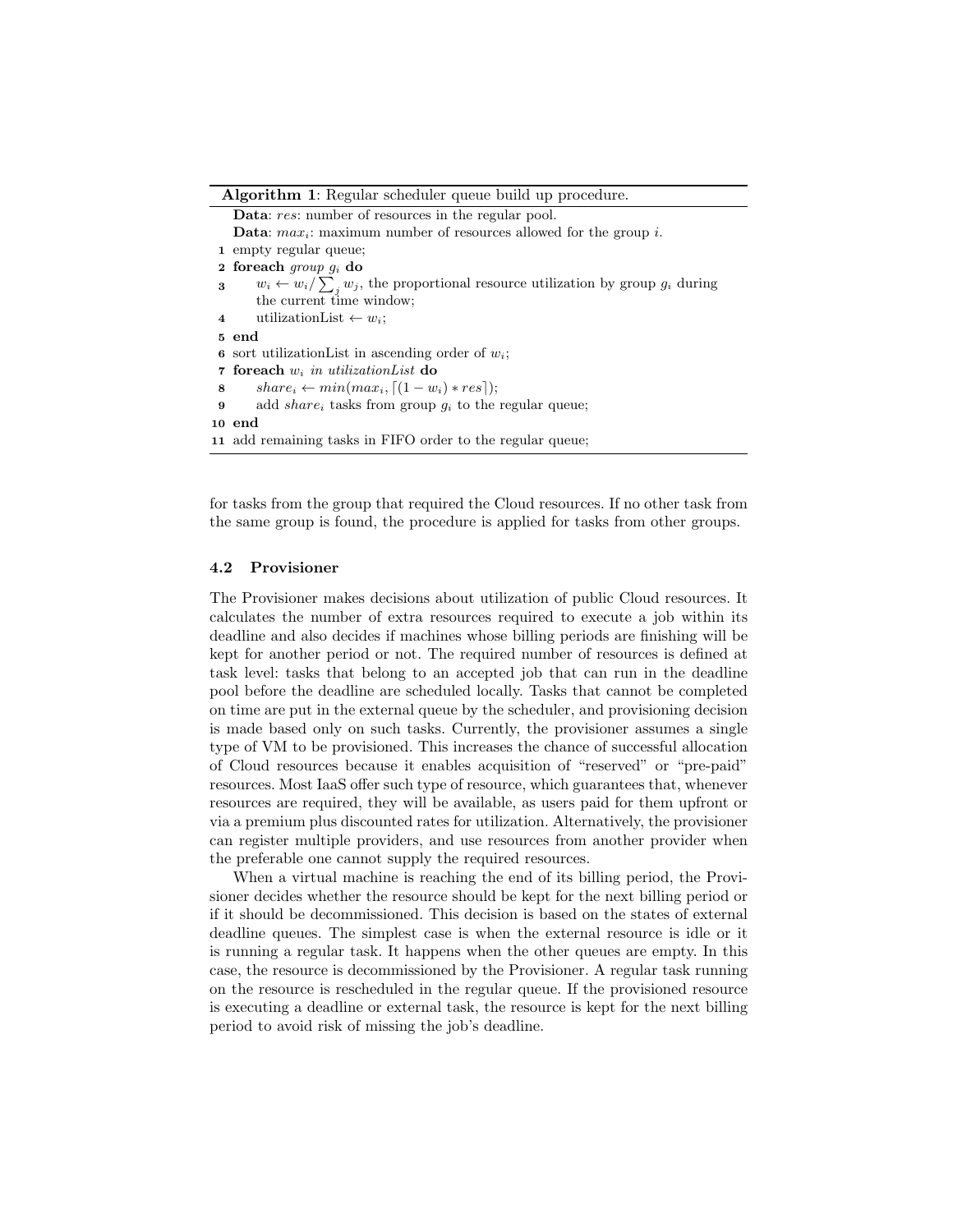In the case that the resource is no more necessary for the user that originally requested it, and there are still external tasks in the queue, the resource is reassigned for the user that needs the resource (providing it has authorization and credit to use them). In this case, accounting responsibilities for the reassigned resource is also changed, as detailed next.

#### 4.3 Accounting

When Cloud resources are deployed, users and/or groups have to be made accountable for the extra cost incurred by such resources. This is required for reducing the operational costs of the organization. Furthermore, even though accounting is made at user and group level, the system has to apply policies to keep utilization of such external resources as high as possible, so the investment in Cloud resources can be justifiable.

In order to achieve such goals, we propose the Reassignable Ownership Policy that operates as follows. Each Cloud resource is associated to an owner. Resource ownership is determined by the Provisioner. The resource owner is accountable for any period of idleness of the machine, as well all the period when it was running its tasks on the resource. However, during the period where deadline or external tasks from other users are executed, the corresponding period is assigned to task owners. Moreover, any time a regular task belonging to a user that is not the resource owner is running in Cloud resources, the corresponding period is excluded from the usage period of the owner.

The actual debt the user or group has with the organization corresponds to the fraction of the price per billing period that the user/group was made accountable for. The corresponding fraction of the resource cost is then charged by the accounting module. This enables users to amortize part of the cost related to use Cloud resources and also allows the whole organization to fully utilize Cloud provisioned resources.

## 5 Performance Evaluation

In this section, we present experiments aiming at evaluating the proposed integrated dynamic provisioning and scheduling technique and its impact in terms of QoS and overall cost of utilization of public Cloud infrastructures.

#### 5.1 Experiment Setup and Workload

Experiments were conducted using the CloudSim toolkit [21] for discrete event simulation. The simulated hybrid Cloud is composed of a local infrastructure managed by a RMS and a public Cloud used for Cloud bursting purposes. The local infrastructure contains 100 virtual machines (VMs). Each machine has 4GB of RAM and a single core processor. The public Cloud accepts requests for up to 100 single core virtual machines from the RMS. Each VM in the public Cloud has the same capacity than the in-house VMs. We assume a negligible latency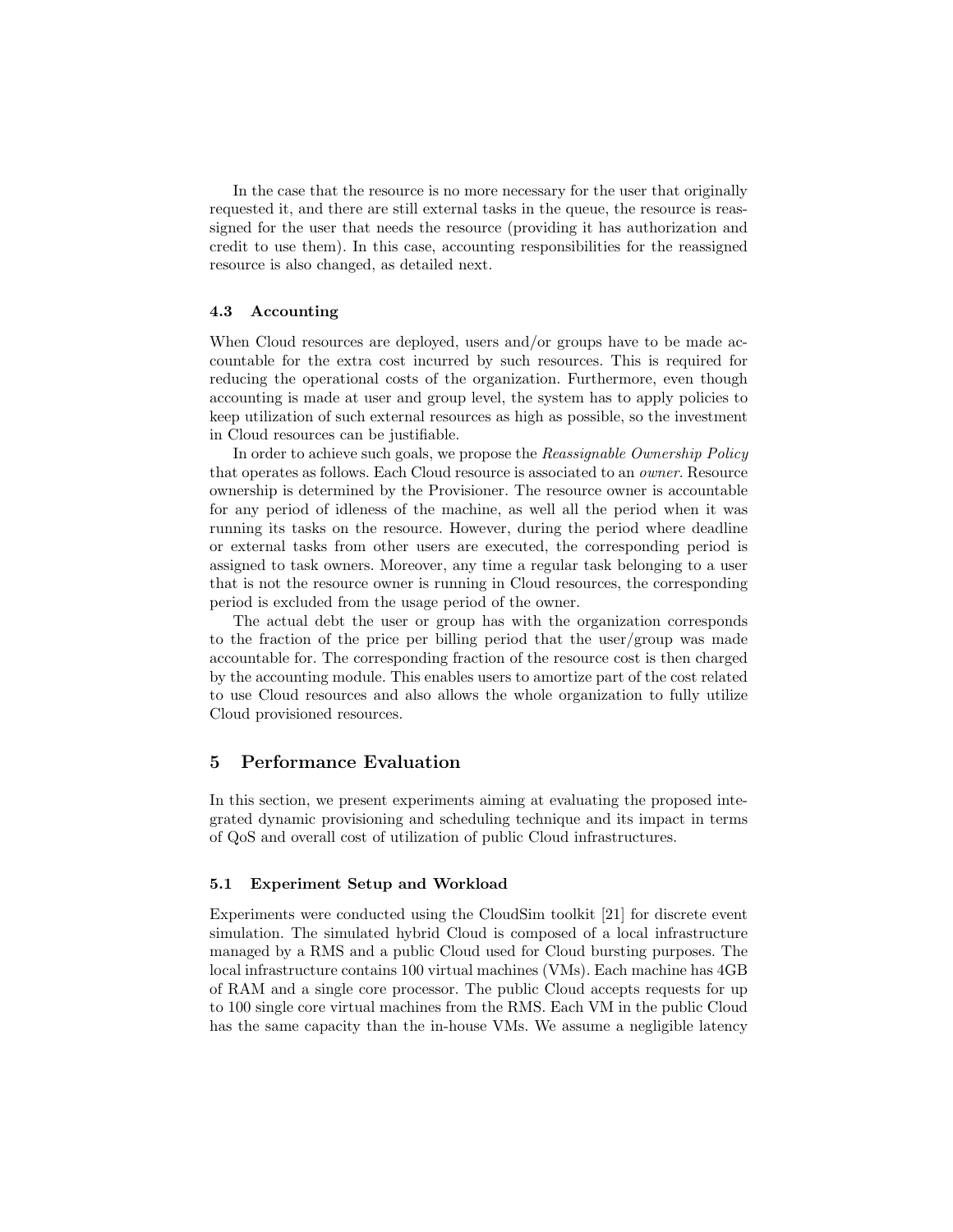for communication between the RMS and the in-house infrastructure, and 500 ms latency between the RMS and the public Cloud.

CloudSim applies a "relative" measurement of CPU power, defined as million instructions per second (MIPS), whereas tasks are described in millions of instructions (MIs). Therefore, tasks are defined in terms of how much CPU time is required for its execution assuming no time-sharing of resources. Throughout this section, we refer to this relative time to determine task characteristics.

The RMS is subject to a 24-hours long sequence of job submissions following an adapted version of the BoT workload model proposed by Iosup  $et \ al.$  [22], which was derived from the analysis of utilization traces of seven Grids worldwide. According to this workload model, the interarrival time of a BoT job in peak time follows a Weibull distribution with parameters (4.25, 7.86). However, for this experiment purposes, we assume that during the 24 hours period submission of jobs follows the peak time pattern. Furthermore, we varied the arrival rate of jobs by modifying the parameters of the Weibull distribution. This allowed us to evaluate the system performance subject to different load conditions: we run experiments using two different values for the scale of the distribution (first parameter of the distribution: 4.25 and 8.5) and three different values for the shape (second parameter of the distribution: 7.86, 3.93, 15.72).

The number of tasks of each job request is defined in the workload model as  $2^x$ , where x follows a Weibull distribution with parameters  $(1.76, 2.11)$ . We assume that tasks that compose a job are homogeneous regarding execution time. The runtime of tasks, as defined by the aforementioned workload model, is  $2<sup>x</sup>$ minutes, where  $x$  follows a normal distribution with average 2.73 and standard deviation 6.1.

Finally, Iosup's workload model does not contain a description on how to assign deadlines for the each job. Therefore, deadlines for each job were assigned following a method proposed by Garg et al. [23]. Such a method divides jobs in two urgency classes, namely low-urgency and high-urgency jobs. Jobs are assigned to each class uniformly according to a defined share. We evaluated two different shares of high-urgency jobs: 20% and 50%.

Deadlines of jobs on each class vary in the ratio deadline/runtime, as follows. High-urgency jobs have such a rate sampled from a uniform distribution with average 3 and standard deviation 1.4 (i.e, in average the deadline is 3 times of the estimated runtime), whereas low-urgency jobs have such a rate sampled from a uniform distribution with average 8 and standard deviation 3. The obtained value for deadline is counted from the moment the job is submitted for execution to the RMS. Finally, ownership of jobs was assigned to 10 groups, each one with 1 user, following a uniform distribution.

Because the proposed method operates with reservation of resources for composing the regular pool responding to execute regular tasks, and because regular tasks are not subject to QoS metrics, we ignore regular jobs and the regular resource pool for the purpose of these experiments. 24 hours-long workloads with different arrival rates generate according to the above method were submitted for execution in the simulated hybrid Cloud. Experiments for each combination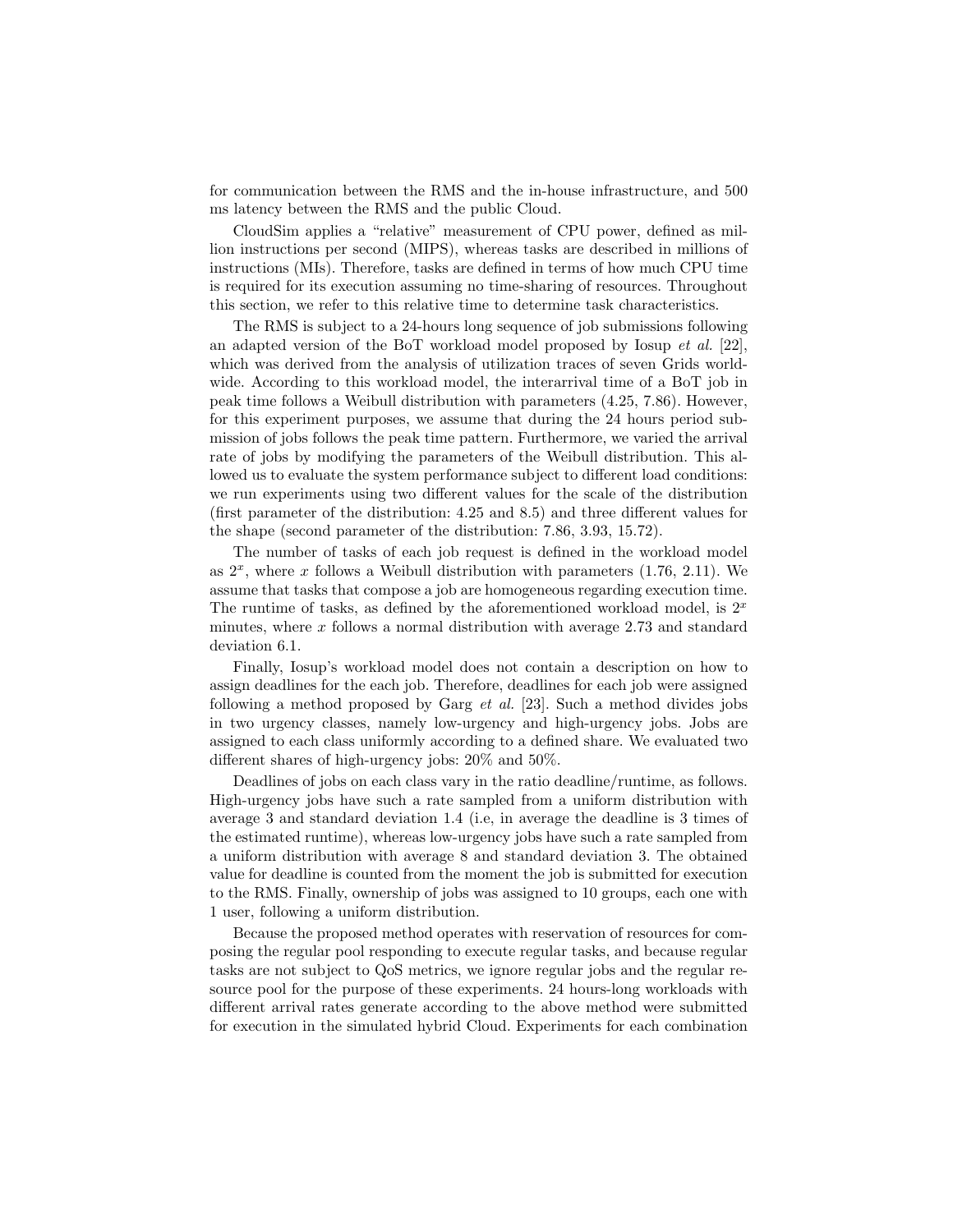of arrival rates (six different combinations of shape and scale) and urgency (two different rates), which resulted in 12 different scenarios, were repeated 30 times.

For performing the scheduling of the tasks on the deadline queues, we applied the Heterogeneous Earliest Finish Time (HEFT) algorithm [20]. This is a wellknown and efficient algorithm for scheduling of applications on heterogeneous environments. Its main advantages are its low complexity and high performance in terms of reducing application execution time.

The HEFT algorithm was used together with two different dynamic provisioning techniques. The first is a job-level provisioning similar to several previous works in the area. When this technique is applied, all the tasks that belong to the new job are removed from the deadline queues and moved to the external queue. Dynamically provisioned resources for the job are decommissioned when the job completes. This technique is labeled as job-based in the experiment results. The second technique is the integrated dynamic provisioning and scheduling operating at task-level proposed in this paper: only tasks whose deadline cannot be met with in-house resources are executed in the public Cloud. This technique is applied together with the proposed Reassignable Ownership Policy and is labeled as Integrated in the experiment results.

The two strategies of provisioning and scheduling are evaluated with each one of the workloads generated as discussed previously. We report for each combination provisioning-scheduling the amount of jobs whose deadline was missed and the total utilization of public Clouds in terms of number of hours of instances allocated (a metric we call VM-hours).

Finally, it worth noting that, to allow evaluation of a scenario with minimal influence of other types of limitations caused by specific policies, the admission control mechanism was modified to accept all the jobs generated by the workload.

#### 5.2 Results and Discussion

Figure 4 presents results for utilization of public Clouds. The unit used is VMhours, which we define as the sum of the wall clock time of each dynamically provisioned VM, from its creation to its destruction. Results show that our integrated provisioning approach was able to successfully reduce the utilization of public Cloud resources as a whole. Utilization of public Cloud resources was reduced to up to 20%. The smallest improvement generated by our integrated strategy was 5.2%, and the average reduction in public Cloud utilization was 10.24%. It represents a significant reduction in costs for organizations considering that our experiment simulated 1 day of resources utilization for 10 users. Because typical utilization scenarios are likely to be scaled to a bigger number of users for longer periods of time, the application of our approach can help organizations to significatively reduce their budget of Cloud bursting.

Paired t-tests on the Cloud utilization reported by different policies showed that task-level scheduling and provisioning caused 1% increase in the utilization of local resources (because of tasks that were kept locally instead of being sent to the Cloud). Because the total number of hours of the workload is the same, and the increased local load was smaller, we conclude that the significant reduction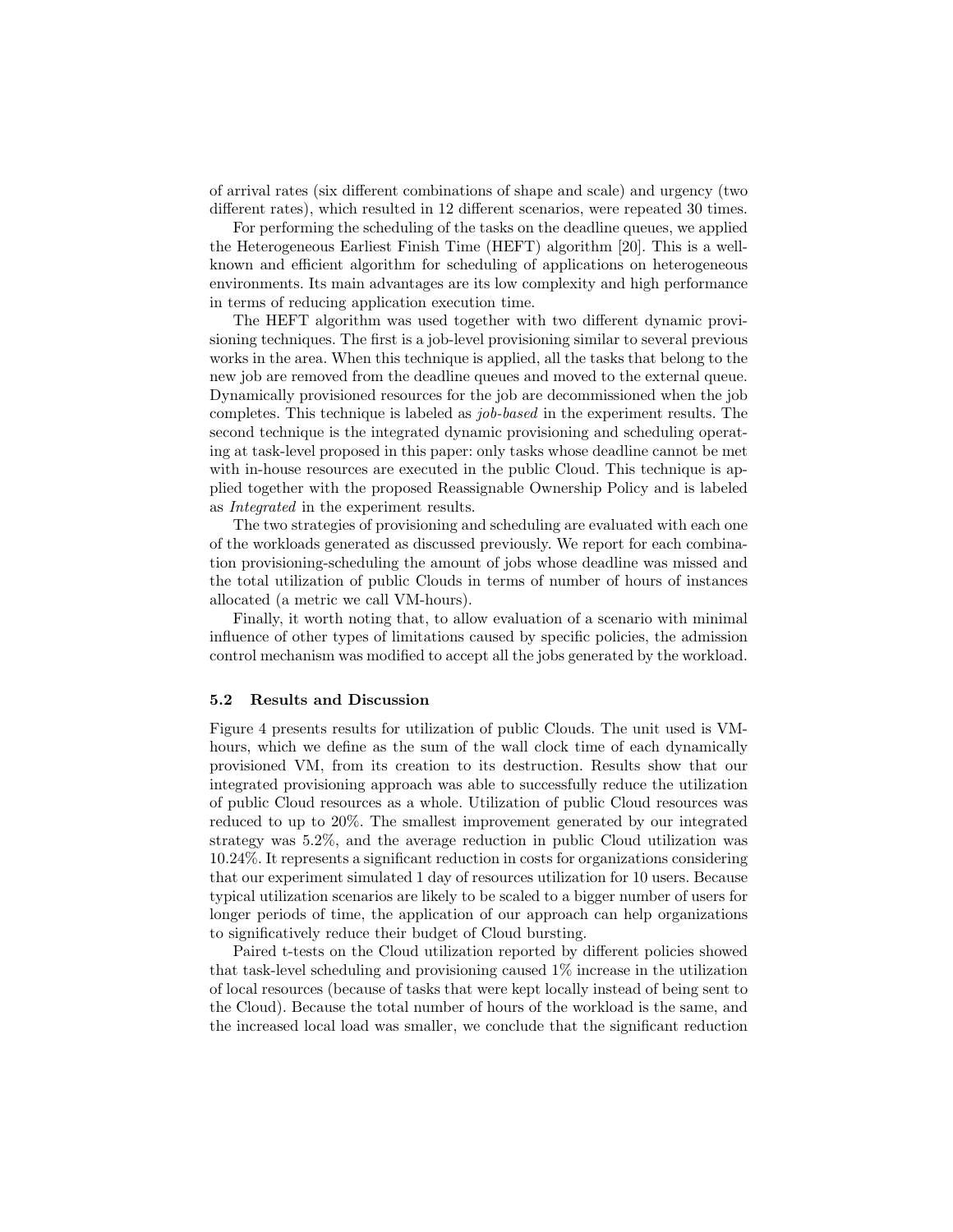

Fig. 4. Public Cloud utilization in VM-hours for a 1-day load workload for different simulation scenarios. Job-based: traditional provisioning techniques applied at joblevel. Integrated: our integrated policy with task-level provisioning and reassignment of public resources.  $\alpha$  and  $\beta$  denote the scale and shape of the job arrival distribution and u denotes the rate of urgent requests. The scheduling algorithm used in all scenarios is the HEFT algorithm. Note that different plots have different scales.

in the number of Cloud resources is caused by a more effective utilization of such resources. This reduction in Cloud utilization happened without any impact in the capacity of our mechanism in meeting job deadlines. In fact, all the policies were able to meet deadline of 100% of jobs by applying a provisioning strategy. This is an expected effect as, because the system is able to provisioning as many public Cloud resources as necessary, and no unfeasible jobs were submitted, deadlines could always be met with a sufficiently large amount of public Cloud resources.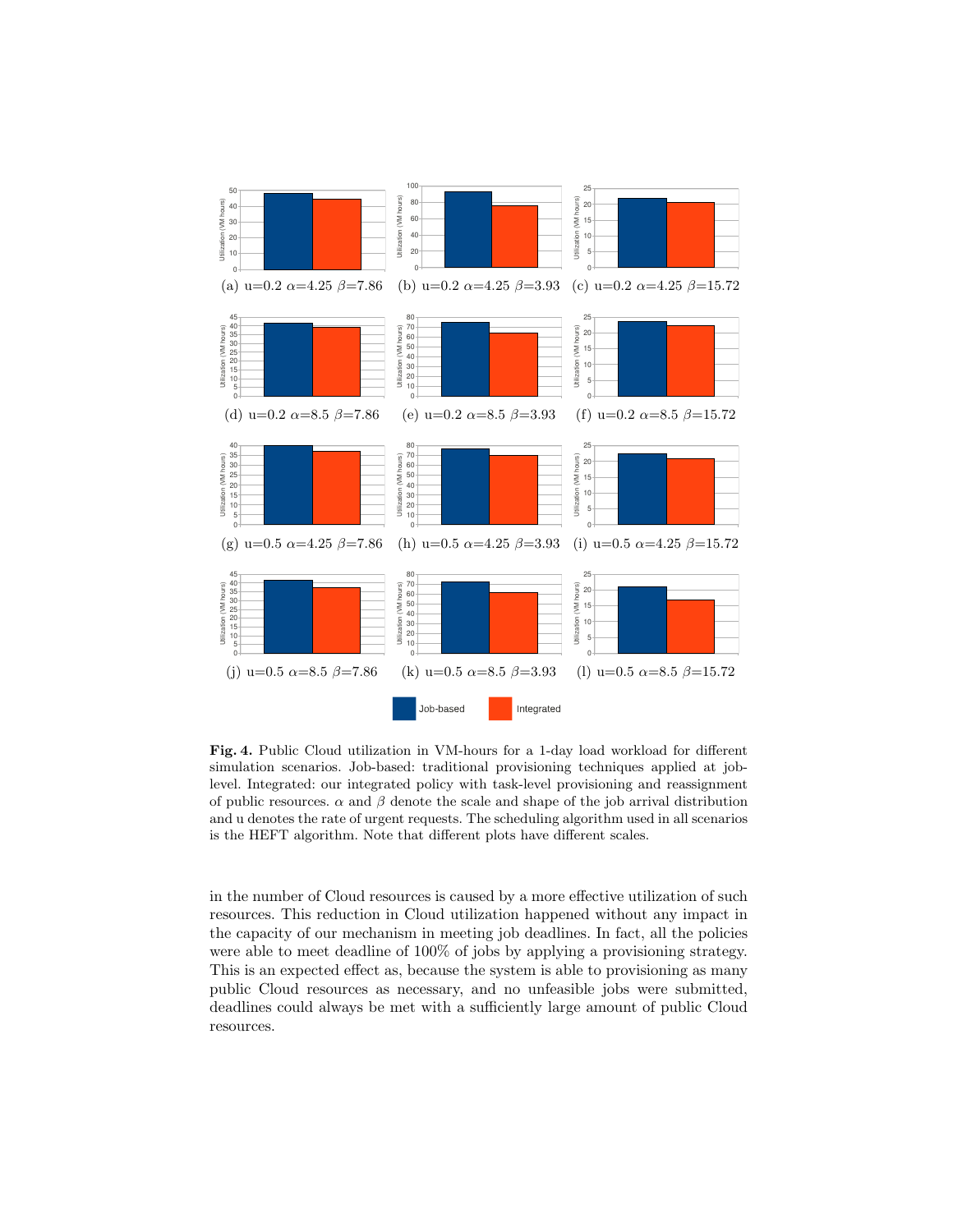# 6 Conclusions and Future Work

Cloud computing transformed the way that distributed applications are executed by making possible to complement in-house resources with pay-per use public Cloud resources. This makes possible for users to define a deadline for application execution and the budget to be spent, if necessary, for the deadline to be met.

In this paper, we presented an architecture that enables Resource Management Systems to support the aforementioned tasks. We describe the architecture, a combined provisioning and scheduling strategy, and an approach for billing users for utilization of Cloud resources that compensates resources reallocated to other users when the deadline application completes before the end of resource billing period. Simulation experiments show that our approach makes an efficient utilization of public Cloud resources and enables deadlines to be met with reduced expenditure with public Cloud resources by organizations.

As future research, we will investigate optimization strategies in order to enable better utilization of multicore resources, when they are available. We will also extend the algorithms to support workflows and other applications where the RMS has to consider dependencies between tasks during the scheduling.

# References

- 1. Buyya, R., Yeo, C.S., Venugopal, S., Broberg, J., Brandic, I.: Cloud computing and emerging IT platforms: Vision, hype, and reality for delivering computing as the 5th utility. Future Generation Computer Systems 25(6) (Jun. 2009) 599–616
- 2. Gentzsch, W.: Sun Grid Engine: towards creating a compute power grid. In: Proceedings of the 1st International Symposium on Cluster Computing and the Grid (CCGrid'01), Brisbane, Australia (May 2001) 35–36
- 3. Vecchiola, C., Chu, X., Buyya, R.: Aneka: A software platform for .NET-based cloud computing. In Gentzsch, W., Grandinetti, L., Joubert, G., eds.: High Speed and Large Scale Scientific Computing. IOS Press, Amsterdam, The Netherlands (2009) 267–295
- 4. Feitelson, D.G.: Scheduling parallel jobs on clusters. In Buyya, R., ed.: High Performance Cluster Computing. Volume 1. Prentice-Hall, Upper Saddle River (1999)
- 5. Braun, T.D., et al.: A comparison of eleven static heuristics for mapping a class of independent tasks onto heterogeneous distributed computing systems. Journal of Parallel and Distributed Computing 61(6) (Jun. 2001) 810–837
- 6. Silva, D., Cirne, W., Brasileiro, F.: Trading cycles for information: Using replication to schedule bag-of-tasks applications on computational grids. In Kosch, H., Böszörményi, L., Hellwagner, H., eds.: Euro-Par 2003 Parallel Processing. Volume 2790 of Lecture Notes in Computer Science., Springer (Aug. 2003) 169–180
- 7. Cooper, K., et al.: New grid scheduling and rescheduling methods in the GrADS project. In: Proceedings of the 18th International Parallel and Distributed Processing Symposium (IPDPS'04), Santa Fe, USA (Apr. 2004)
- 8. Weng, C., Lu, X.: Heuristic scheduling for bag-of-tasks applications in combination with  $QoS$  in the computational grid. Future Generation Computer Systems  $21(2)$ (Feb. 2005) 271–280